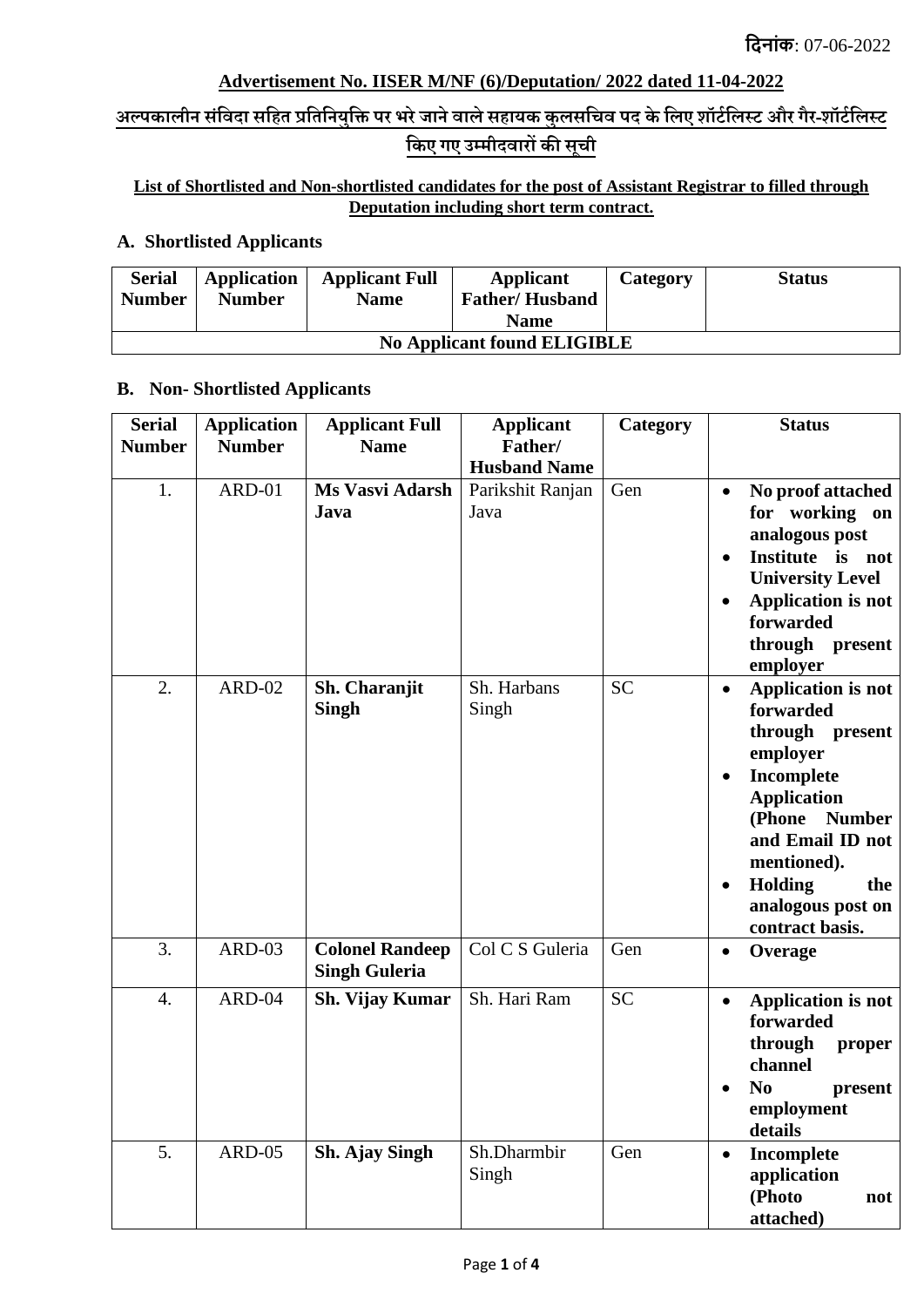|     |               |                                 |                                     |            | ٠                                   | Not working on<br><b>Analogous Post</b><br><b>Application is not</b><br>forwarded<br>through<br>proper<br>channel                                                      |
|-----|---------------|---------------------------------|-------------------------------------|------------|-------------------------------------|------------------------------------------------------------------------------------------------------------------------------------------------------------------------|
| 6.  | <b>ARD-06</b> | <b>Ms Ritika Sawal</b>          | Sh. Vikrant<br>Dogra                | Gen        | $\bullet$<br>$\bullet$<br>$\bullet$ | <b>Application is not</b><br>forwarded<br>through<br>proper<br>channel<br>Not working on<br>analogous post<br>N <sub>0</sub><br>present<br>employment<br>details       |
| 7.  | ARD-07        | <b>Sh. Tapas Gupta</b>          | Sh. Sajal Gupta                     | Gen        | $\bullet$                           | <b>Application is not</b><br>forwarded<br>through<br>proper<br>channel                                                                                                 |
| 8.  | ARD-08        | Ms Akanksha<br><b>Deshmukh</b>  | Sh. Vijay<br>Deshmukh               | Gen        | $\bullet$                           | <b>Application is not</b><br>forwarded<br>through<br>proper<br>channel<br>N <sub>0</sub><br>present<br>employment<br>details                                           |
| 9.  | <b>ARD-09</b> | Ms. Saumya<br>Tripathi          | Sh. Arun<br>William                 | Gen        | $\bullet$                           | <b>Application is not</b><br>forwarded<br>through present<br>employer<br>Not Working on<br><b>Analogous post</b><br>N <sub>0</sub><br>present<br>employment<br>details |
| 10. | $ARD-10$      | Ms Usha Balaso<br><b>Bubhne</b> | Sh. Balaso<br><b>Shankar Bubane</b> | <b>OBC</b> | $\bullet$<br>$\bullet$              | Complete<br><b>Application Form</b><br>is not Submitted<br>(Page-3<br>is<br>missing)<br>Application is not<br>forwarded<br>through present<br>employer                 |
| 11. | <b>ARD-11</b> | <b>Ms Neha Kamal</b>            | Sh. Rajinder Pal                    | Gen        | $\bullet$                           | <b>Application is not</b><br>forwarded<br>through present<br>employer<br>N <sub>0</sub><br>present<br>employment<br>details                                            |
| 12. | <b>ARD-12</b> | Sh. Madhukar N<br>${\bf J}$     | Sh. N Jayakar                       | <b>ST</b>  | $\bullet$                           | Complete<br><b>Application Form</b><br>is not submitted                                                                                                                |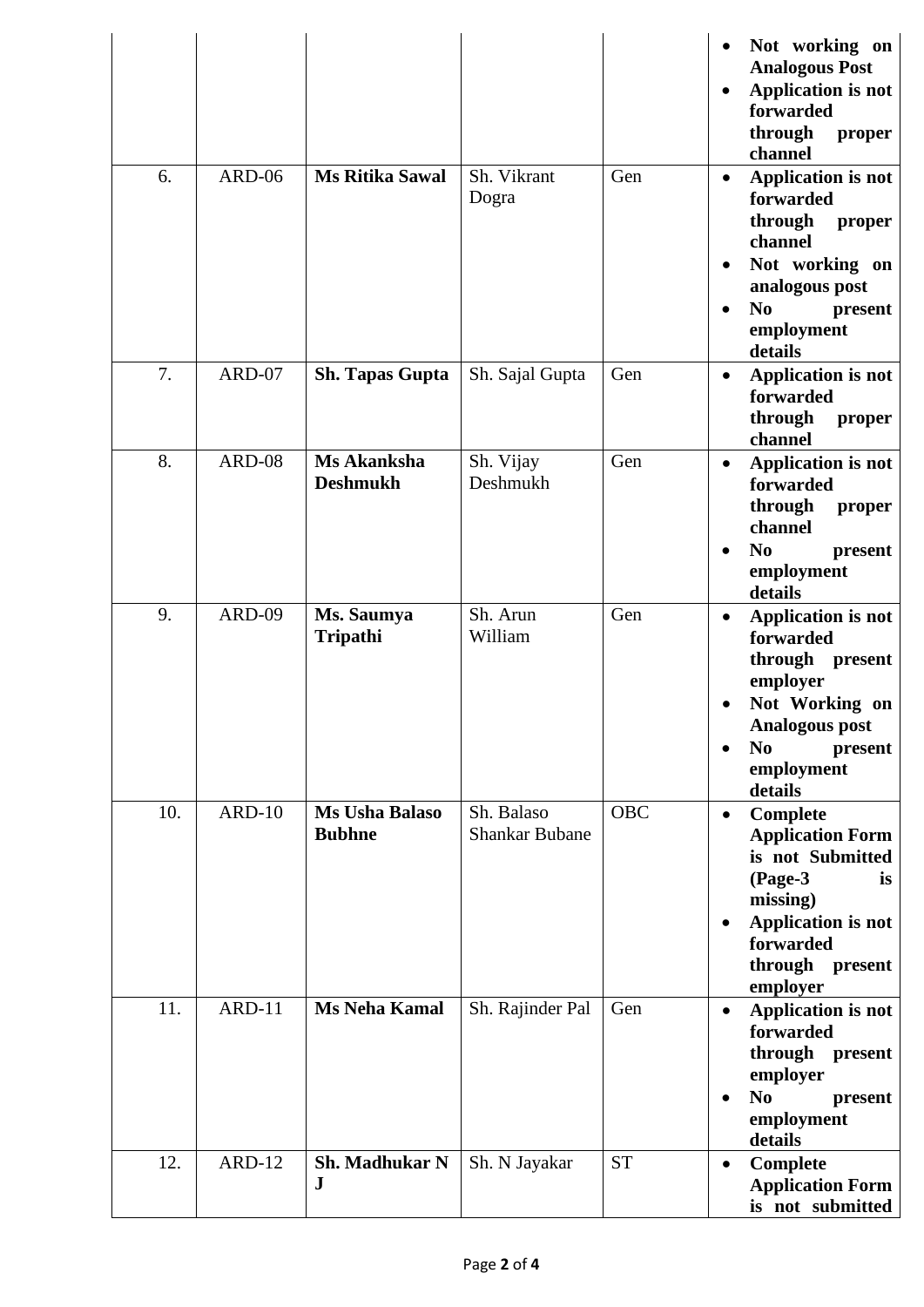|     |               |                                          |                                 |                         | (Page-3<br>is<br>missing)<br><b>Application is not</b><br>$\bullet$<br>forwarded<br>through<br>present<br>employer<br>Not working on<br>analogous Post                                                                             |
|-----|---------------|------------------------------------------|---------------------------------|-------------------------|------------------------------------------------------------------------------------------------------------------------------------------------------------------------------------------------------------------------------------|
| 13. | ARD-13        | Ms S Vaishakha<br><b>Rinich</b>          | Sh. D Shrikant                  | <b>SC</b>               | <b>Complete</b><br>$\bullet$<br><b>Application Form</b><br>is not submitted<br>(Page-3<br>is<br>missing)<br><b>Application is not</b><br>$\bullet$<br>forwarded<br>through present<br>employer<br>Not working on<br>analogous Post |
| 14. | ARD-14        | <b>Sh. Pallab</b><br><b>Mahata</b>       | Sh. Babulal<br>Mahata           | Gen                     | <b>Application is not</b><br>$\bullet$<br>forwarded<br>through<br>present<br>employer<br>N <sub>0</sub><br>present<br>employment<br>details                                                                                        |
| 15. | <b>ARD-15</b> | Sh.<br>Gurminderpal<br><b>Singh Kang</b> | Sh. Rachhpal<br>Singh Kang      | Gen                     | <b>Application is not</b><br>$\bullet$<br>forwarded<br>through present<br>employer<br>N <sub>0</sub><br>present<br>employment<br>details                                                                                           |
| 16. | <b>ARD-16</b> | Ms Akanksha<br><b>Bishnoi</b>            | Col Raj Singh<br>Bishnoi (Retd) | Gen                     | Application is not<br>$\bullet$<br>forwarded<br>through<br>present<br>employer<br>N <sub>0</sub><br>present<br>٠<br>employment<br>details                                                                                          |
| 17. | ARD-17        | Sh. Kanwaljeet<br><b>Singh</b>           | Late Sh. Surjit<br>Singh        | <b>Not</b><br>mentioned | Not Applied<br>in<br>$\bullet$<br>prescribed<br><b>Application Form</b>                                                                                                                                                            |
| 18. | <b>ARD-18</b> | Ms. Sheenam<br><b>Malhotra</b>           | S. Amritpal<br>Singh            | Gen                     | <b>Application is not</b><br>$\bullet$<br>forwarded<br>through<br>proper<br>channel<br>N <sub>0</sub><br>present<br>$\bullet$<br>employment<br>details                                                                             |
| 19. | <b>ARD-19</b> | Ms Meeenakshi<br><b>Dhiman</b>           | Sh. Gurpreet<br>Saini           | Gen                     | <b>Application is not</b><br>$\bullet$<br>forwarded<br>through<br>present<br>employer                                                                                                                                              |